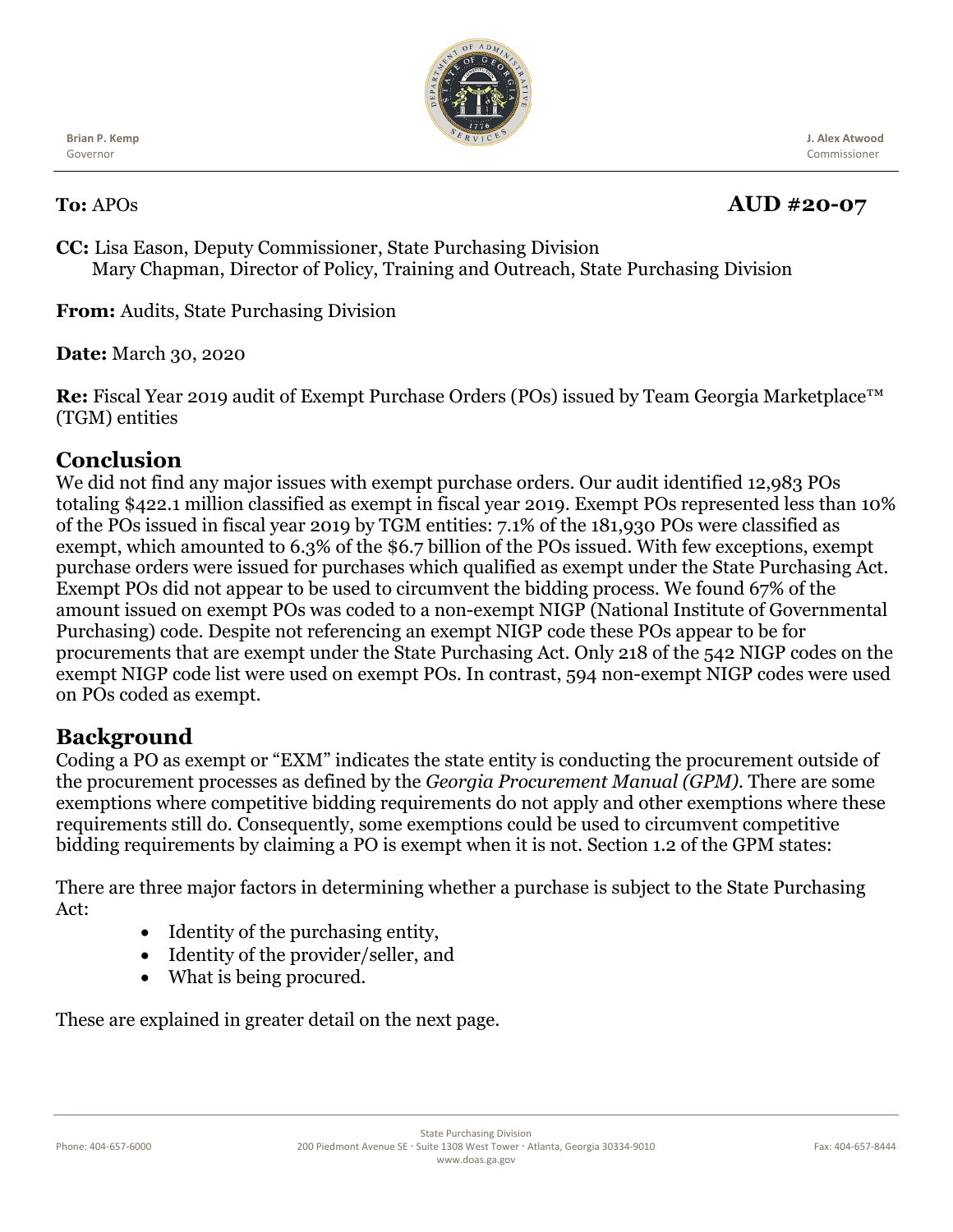March 30, 2020 Page 2 of 8

#### *Identity of the purchasing entity*

As an example of an exemption based on the identity of purchasing entity, the Georgia Department of Transportation is exempt from the State Purchasing Act for contracts for construction, public works and services ancillary to the construction and maintenance of a public road. In this instance, coding the PO as exempt does not necessarily mean that competitive bidding is not required or has not occurred; rather, that the procurement process was not conducted pursuant to the State Purchasing Act. These types of exemptions are summarized in table 1.3 in section 1.2.1.2. of the GPM.

#### *Identity of the provider/seller*

An example of an exemption based on the identity of the provider/seller includes contracts for services only with non-profit entities. These types of exemptions are covered in table 1.4 in section 1.2.2. of the GPM.

#### *What is being procured*

For exemptions based on what is being procured, SPD has established a list of NIGP codes to assist agencies in coding and identifying these specific commodities and services. This list is referred to as the NIGP code exempt list and is referenced in section 1.2.4 of the GPM. The NIGP code exempt list does not necessarily include commodities or services that may only be exempt for select agencies. Further, the NIGP code exempt list is not applicable when the exemption is based on the identity of the purchasing entity or the identity of the provider/seller. Last, section 1.2.3 of the GPM provides further guidance on the use of exempt NIGP codes where goods and services are exempt from competitive bidding but are not designated by a specific exempt NIGP code.

## **Audit Objectives**

- 1. Which agencies had the highest dollar amount of exempt POs?
- 2. Which NIGP codes were used on exempt POs?
- 3. Which three-digit NIGP categories were used on exempt POs?
- 4. Do exempt POs meet the requirements of the GPM?
- 5. Were exempt POs issued for non-exempt purchases?
- 6. Did the exempt POs need to be issued per the statewide purchase order policy?

# **Audit Summary**

Our audit identified 55 agencies used the exempt PO type in fiscal year 2019. The exempt POs issued by the top 12 agencies accounted for 90% of the total dollar amount of exempt POs issued in fiscal year 2019 as summarize in **Table 1**. The Georgia Department of Human Services accounted for nearly two-thirds of the total dollar amount of POs issued by agencies in fiscal year 2019.

| <b>Exempt PO Amounts by Agency</b>          |                  |         |  |  |
|---------------------------------------------|------------------|---------|--|--|
| <b>State Entity</b>                         | <b>PO Amount</b> | Percent |  |  |
| Human Services, Department of               | \$261,385,307    | 62%     |  |  |
| Corrections, Department of                  | \$37,317,222     | 9%      |  |  |
| Georgia Bureau of Investigation             | \$14,403,235     | 3%      |  |  |
| <b>Public Telecommunications Commission</b> | \$9,730,208      | 2%      |  |  |
| Community Health, Department of             | \$9,355,713      | 2%      |  |  |
| Technical College System of Georgia         | \$8,097,468      | 2%      |  |  |
| Transportation, Department of               | \$8,050,029      | 2%      |  |  |

**Table 1**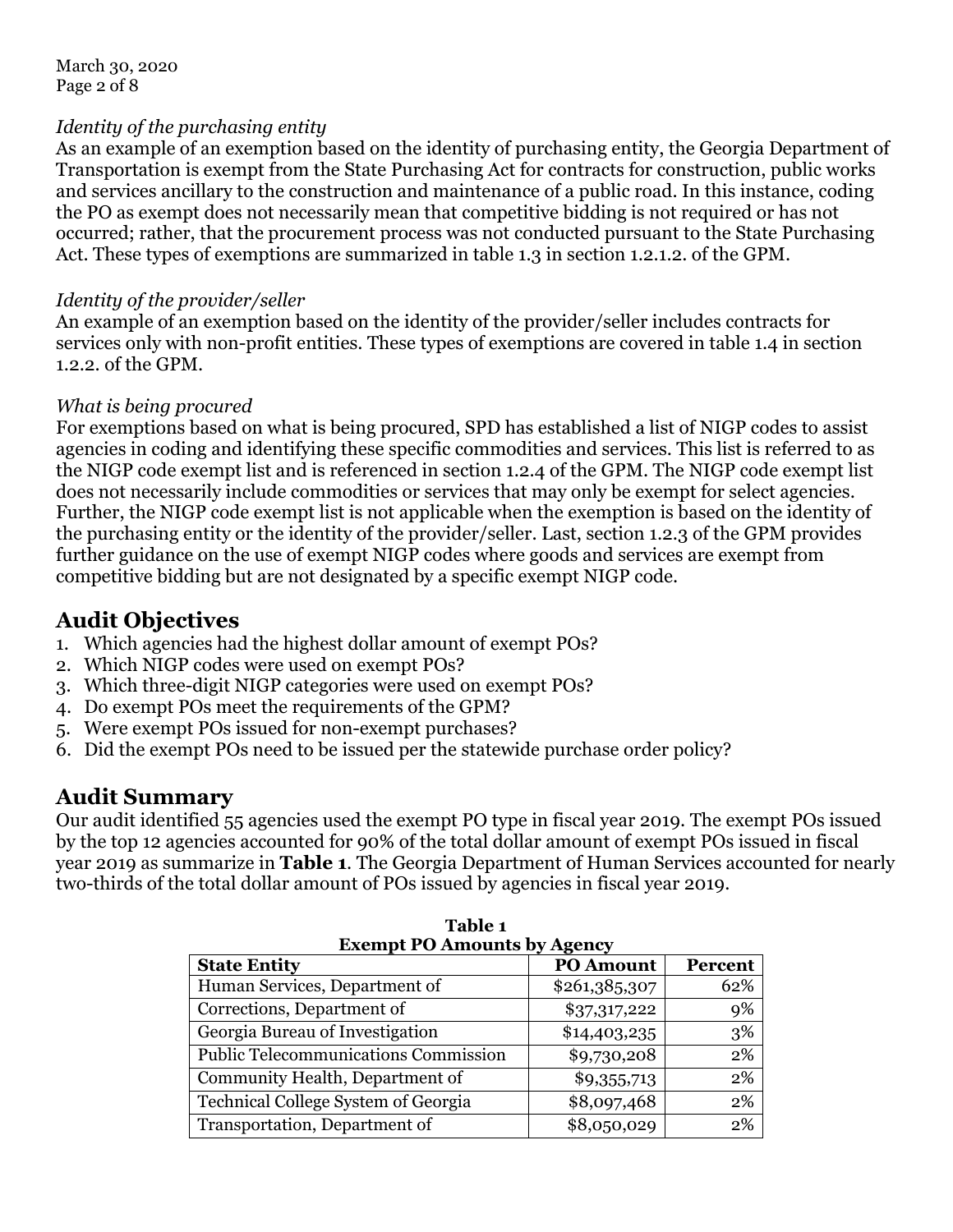| Public Health, Department of                           | \$7,655,592 | 2%    |  |
|--------------------------------------------------------|-------------|-------|--|
| Economic Development, Department of                    | \$7,132,582 | 2%    |  |
| Public Safety, Department of                           | \$5,555,744 | $1\%$ |  |
| <b>DBHDD</b>                                           | \$5,138,017 | $1\%$ |  |
| Natural Resources, Department of                       | \$5,086,831 | $1\%$ |  |
| Source: PeopleSoft query TGM_0EPO019D_PO_SPEND_BY_DATE |             |       |  |
|                                                        |             |       |  |

Several of the state entities in **Table 1** conduct procurements, which are exempt from the State Purchasing Act, such as:

- The Georgia Department of Human Services is exempt for child placement services;
- The Georgia Public Telecommunications Commission is exempt for contracts for services, construction, and public works;
- The Georgia Department of Community Health is exempt for the purchase of health insurance for state employees and public-school teachers under the State Health Benefit Plan; and,
- The Georgia Department of Transportation is exempt for contracts for construction, public works and services ancillary to the construction and maintenance of a public road.

At the NIGP code level, the audit also identified that a PO coded as EXM was two times more likely to include non-exempt NIGP codes over exempt NIGP codes. See **Table 2** for more detail.

| <b>Exempt POs by NIGP Code Type</b>                    |                  |                        |               |       |  |
|--------------------------------------------------------|------------------|------------------------|---------------|-------|--|
| <b>Percent of</b><br><b>Percent of</b>                 |                  |                        |               |       |  |
| <b>NIGP Code Type</b>                                  | <b>PO Amount</b> | <b>Number of Codes</b> | <b>Amount</b> | Codes |  |
| Non-Exempt NIGP Code                                   | \$281,452,877    | 594                    | 67%           | 73%   |  |
| <b>Exempt NIGP Code</b>                                | \$140,65,448     | 218                    | 33%           | 27%   |  |
| Source: PeopleSoft query TGM_oEPO019D_PO_SPEND_BY_DATE |                  |                        |               |       |  |

**Table 2**

Using a non-exempt NIGP code on a PO coded as an exempt, is not a violation of policy but rather the exemption was related to the identity of the provider rather than the service provided. Most of the non-exempt NIGP codes used on POs coded as exempt were done by the Georgia Department of Human Services. The Georgia Department of Human Services issued \$255.7 million in exempt POs coded to non-exempt NIGP codes or 91% of all such POs issued by state entities.

**Table 3** is a summary of the top 10 non-exempt NIGP codes used on exempt POs. The amount of exempt POs issued under these codes totaled \$236.3 million; of this amount, 99.999% was issued by the Georgia Department of Human Services. These POs had one or more of the following characteristics:

- Issued to non-profit entities or governmental entities;
- Were for services, which were exempt, but did not have an exempt NIGP code;
- Were related to a grant or public assistance program; or
- Cited an agency contract.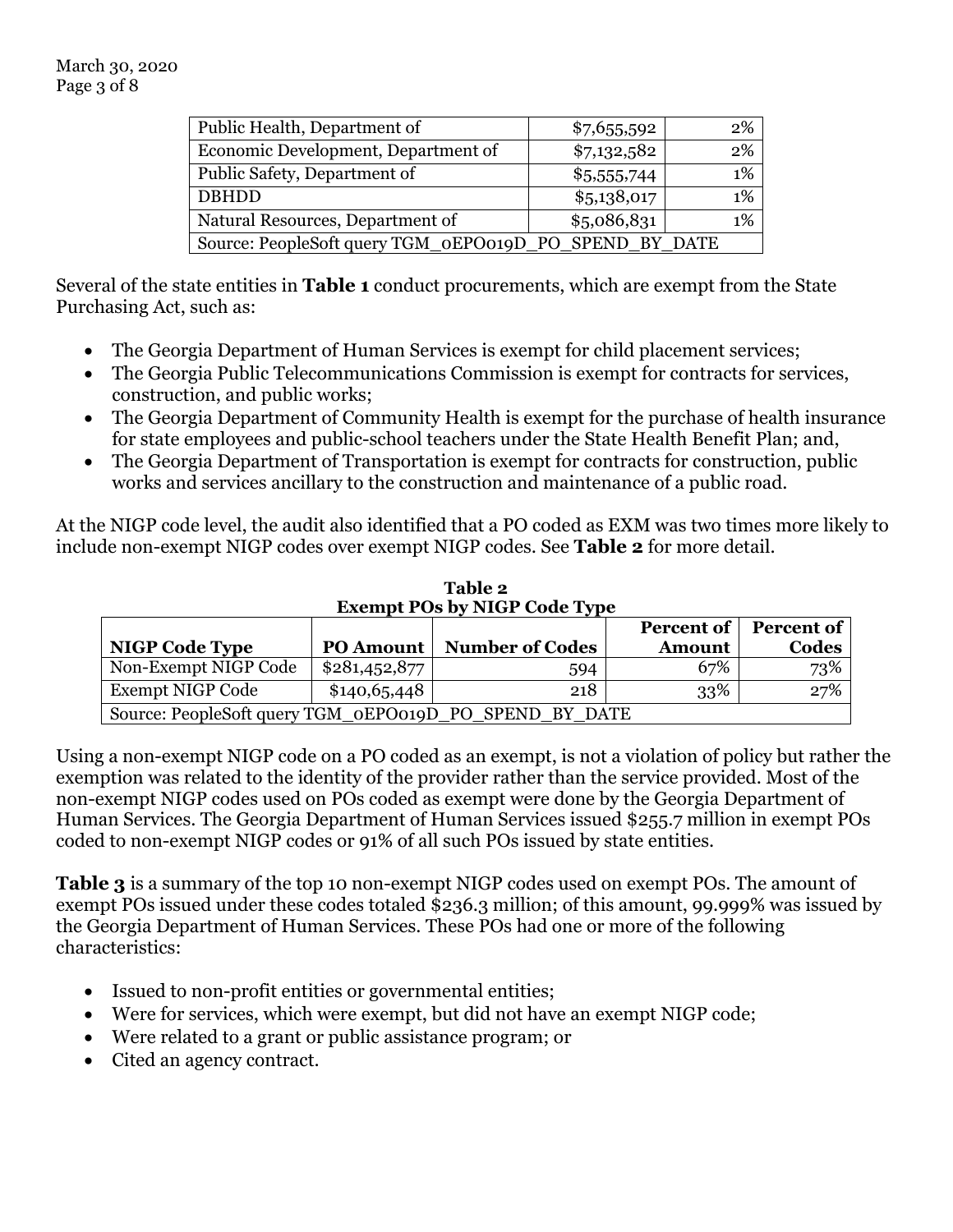March 30, 2020 Page 4 of 8

Despite not citing an exempt NIGP code, these POs appeared to be exempt from the State Purchasing Act, nonetheless. Last, it seems that the primary purpose of these POs was to encumber funds for budgetary purposes.

| <b>NIGP Code</b>                                       | <b>Code Description</b>                   | <b>PO Amount</b> | Percent |  |
|--------------------------------------------------------|-------------------------------------------|------------------|---------|--|
| 95243                                                  | <b>Family and Social Services</b>         | \$126,280,624    | 30%     |  |
| 95295                                                  | <b>Youth Care Services</b>                | \$49,481,157     | 12%     |  |
| 95240                                                  | <b>Elderly Assistance Services</b>        | \$19,011,148     | 5%      |  |
| 95259                                                  | Human Services (Not Otherwise Classified) | \$12,130,640     | 3%      |  |
| 96240                                                  | <b>Food Distribution Services</b>         | \$11,241,369     | 3%      |  |
| 95284                                                  | <b>Supplemental Food Services</b>         | \$5,970,256      | 1%      |  |
| 95294                                                  | Transportation Services: Elderly, etc.    | \$5,234,843      | 1%      |  |
| 92486                                                  | <b>Vocational Training, All Types</b>     | \$3,766,467      | $<$ 1%  |  |
| 92418                                                  | <b>Educational Services, Alternative</b>  | \$3,159,625      | $<1\%$  |  |
| 95245                                                  | Food Stamps and Coupons                   | \$3,157,319      | $<1\%$  |  |
| Source: PeopleSoft query TGM_oEPO019D_PO_SPEND_BY_DATE |                                           |                  |         |  |

**Table 3 PO Amount by Non-Exempt NIGP Codes**

In contrast to the above data, for exempt NIGP codes, the top ten exempt NIGP codes used on POs account for only 21% of the total amount of exempt POs issued as shown in **Table 4**. Also, in contrast these NIGP codes were used by 47 agencies as opposed to one agency[1](#page-3-0), which was the case with the non-exempt NIGP codes.

| <b>NIGP Code</b>                                           | PU Amount by Exempt NIGP Codes<br><b>Code Description</b> | <b>PO Amount</b> | Percent |  |
|------------------------------------------------------------|-----------------------------------------------------------|------------------|---------|--|
| 91878                                                      | <b>Medical Consulting</b>                                 | \$33,043,312     | 8%      |  |
| 95221                                                      | Counseling Services                                       | \$12,956,618     | 3%      |  |
| 97145                                                      | Office Space Rental or Lease                              | \$8,532,184      | 2%      |  |
| 91804                                                      | Accounting, Auditing, Budget Consulting                   | \$6,681,546      | 2%      |  |
| 96377                                                      | Sponsorships, All Types                                   | \$5,859,224      | 1%      |  |
| 91504                                                      | Advertising Services, Outdoor Billboard, etc.             | \$5,572,362      | 1%      |  |
| 91503                                                      | <b>Advertising and Public Relations</b>                   | \$5,480,722      | 1%      |  |
| 90740                                                      | <b>Engineering Services, Non-Licensed</b>                 | \$5,160,363      | 1%      |  |
| 91838                                                      | <b>Education and Training Consulting</b>                  | \$4,344,326      | 1%      |  |
| 95635                                                      | <b>Internet Database Subscriptions</b>                    | \$2,774,874      | $< 1\%$ |  |
| Source: PeopleSoft query TGM_0EPO019D_PO_SPEND_<br>BY DATE |                                                           |                  |         |  |

**Table 4 PO Amount by Exempt NIGP Codes**

At the three-digit NIGP category level – exempt POs were coded to 164 three-digit NIGP categories. Of these 164 three-digit categories:

- 113 three-digit categories contained only non-exempt NIGP codes;
- 48 three-digit categories contained both exempt and non-exempt NIGP codes; and,

<span id="page-3-0"></span><sup>&</sup>lt;sup>1</sup> The Georgia Department of Human Services comprised 99.999% of the exempt POs issued with the codes summarized in Table 3. The Georgia Department of Community Supervision and the Atlanta Technical College also cited these NIGP codes on their exempt POs but to a much lesser extent.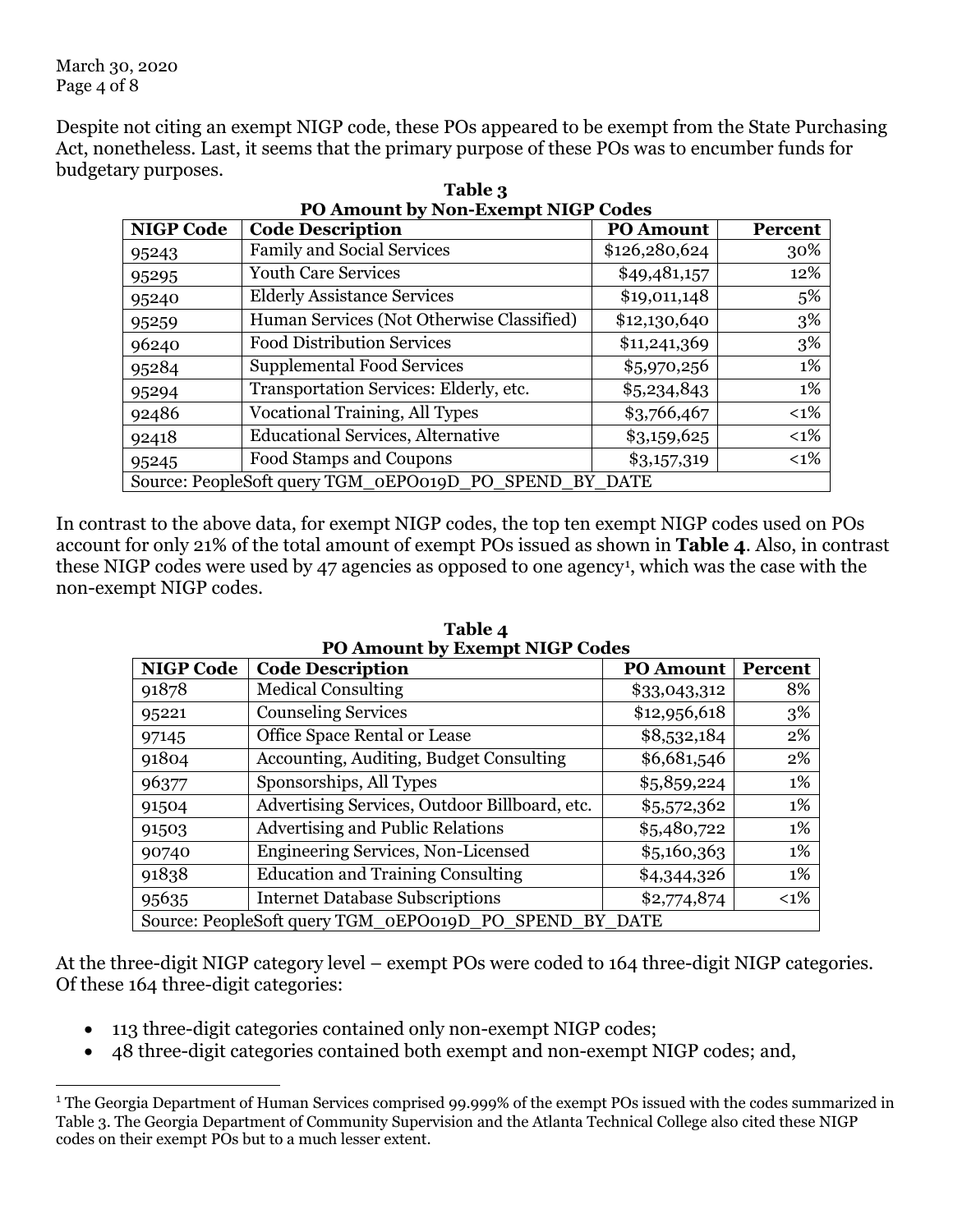• 3 three-digit categories contained only exempt NIGP codes.

**Table 5** provides further detail on the top three-digit NIGP categories used in exempt POs.

|                                                           | PO Amount by NIGP Three-Digit Category Exempt and Non-Exempt |                  |                  |                 |  |  |
|-----------------------------------------------------------|--------------------------------------------------------------|------------------|------------------|-----------------|--|--|
| <b>NIGP</b>                                               |                                                              | <b>PO Amount</b> | <b>PO Amount</b> | <b>Total PO</b> |  |  |
| Category                                                  | <b>Category Description</b>                                  | <b>Exempt</b>    | Non-exempt       | <b>Amount</b>   |  |  |
| 952                                                       | <b>Human Services</b>                                        | \$12,956,618     | \$233,208,401    | \$246,165,019   |  |  |
| 918                                                       | <b>Consulting Services</b>                                   | \$45,812,007     | \$1,924,000      | \$47,736,007    |  |  |
| 963                                                       | Miscellaneous Fees, Dues, Permits,                           | \$18,142,017     | \$2,990          | \$18,145,007    |  |  |
|                                                           | Registrations etc.                                           |                  |                  |                 |  |  |
| 915                                                       | <b>Communications and Media Related</b>                      | \$15,903,043     | \$1,715,658      | \$17,618,701    |  |  |
|                                                           | <b>Services</b>                                              |                  |                  |                 |  |  |
| 962                                                       | Miscellaneous Services, No. 2 (Not                           | \$21,092         | \$12,912,394     | \$12,933,486    |  |  |
|                                                           | Otherwise Classified)                                        |                  |                  |                 |  |  |
| 971                                                       | Real Property, Rental or Lease                               | \$10,477,239     | \$283,467        | \$10,760,706    |  |  |
| 924                                                       | <b>Educational &amp; Training Services</b>                   | \$0              | \$9,364,018      | \$9,364,018     |  |  |
| 907                                                       | Architectural Services, Non-                                 | \$8,438,996      | \$ο              | \$8,438,996     |  |  |
|                                                           | Professional                                                 |                  |                  |                 |  |  |
| 961                                                       | Miscellaneous Services, No. 1 (Not                           | \$5,079,798      | \$3,157,416      | \$8,237,215     |  |  |
|                                                           | Otherwise Classified)                                        |                  |                  |                 |  |  |
| 715                                                       | Publications, Audiovisual Materials,                         | \$3,943,772      | \$224,982        | \$4,168,754     |  |  |
|                                                           | Books, Textbooks etc.                                        |                  |                  |                 |  |  |
| 785                                                       | School Equipment, Teaching Aids and                          | \$2,400,453      | \$1,483,686      | \$3,884,139     |  |  |
|                                                           | <b>Supplies</b>                                              |                  |                  |                 |  |  |
| Source: PeopleSoft query TGM_oEPO019D_PO_SPEND<br>BY DATE |                                                              |                  |                  |                 |  |  |

| Table 5                                                      |  |  |  |  |
|--------------------------------------------------------------|--|--|--|--|
| PO Amount by NIGP Three-Digit Category Exempt and Non-Exempt |  |  |  |  |
|                                                              |  |  |  |  |

Additional three-digit categories where non-exempt NIGP codes were used amounts in excess of \$500,000 are shown below in **Table 6.**

| таніс ў                                                       |                                                                |                  |  |
|---------------------------------------------------------------|----------------------------------------------------------------|------------------|--|
| Additional Non-Exempt NIGP Code Spend by Three-Digit Category |                                                                |                  |  |
| <b>NIGP Category</b>                                          | <b>Category Description</b>                                    | <b>PO Amount</b> |  |
| 968                                                           | <b>Public Works and Related Services</b>                       | \$2,353,884      |  |
| 940                                                           | <b>Equipment Maintenance and Repair Services for Railroads</b> | \$1,603,310      |  |
| 926                                                           | <b>Environmental and Ecological Services</b>                   | \$1,573,264      |  |
| 917                                                           | Contracted Services and Rentals, Higher Education              | \$1,425,099      |  |
| 948                                                           | <b>Health Related Services</b>                                 | \$1,178,958      |  |
| 920                                                           | Data Processing Programming and Software Services              | \$1,002,647      |  |
| 912                                                           | <b>Construction Services, General</b>                          | \$762,531        |  |
| 953                                                           | <b>Insurance and Insurance Services</b>                        | \$550,621        |  |
| 393                                                           | Foods: Staple Grocery and Grocer's Miscellaneous Items         | \$510,663        |  |
| Source: PeopleSoft query TGM_0EPO019D_PO_SPEND_BY_DATE        |                                                                |                  |  |

**Table 6**

NIGP categories 968, 926, and 912 were primarily used on POs issued by the Georgia Department of Transportation, which is exempt from the State Purchasing Act for contracts for construction, public works and services ancillary to the construction and maintenance of a public road. NIGP categories 940 and 920 were primarily used on POs issued by the Georgia Public Telecommunications Commission, which is exempt for contracts for services, construction, and public works. The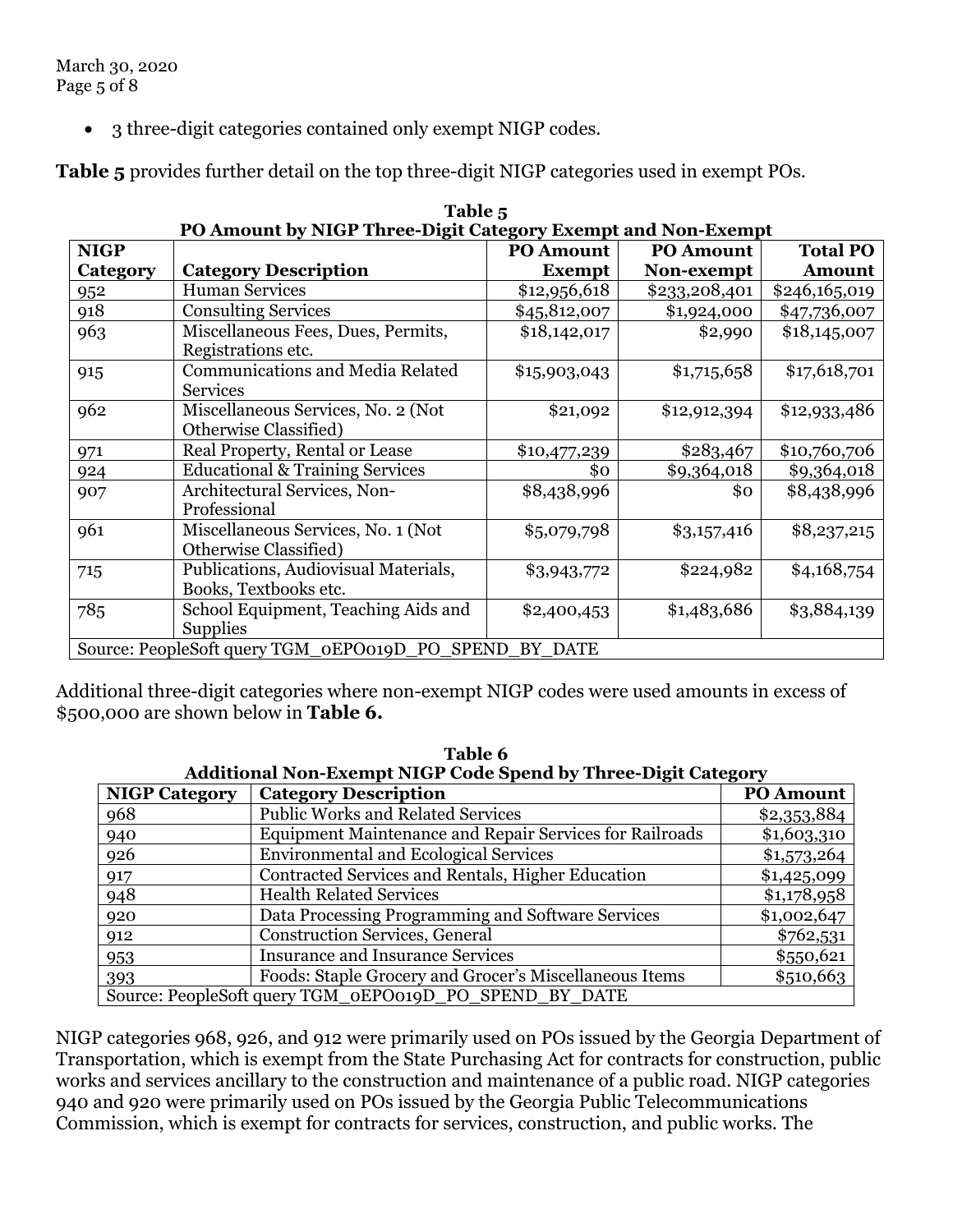March 30, 2020 Page 6 of 8

remaining NIGP categories were exempt because of the identity of the provider/seller or what was being procured was exempt.

## **Do exempt POs meet the requirements of the GPM?**

As part of the audit we reviewed 60 POs<sup>[2](#page-5-0)</sup> classified as exempt to determine if the PO met the requirements of the GPM. For exempt POs, section 6.3.1.2 (Table 6.6) of the GPM requires the "specific exemption being claimed must be identified in the PO comment field." We found only 10 of the 60 (17%) POs reviewed identified the specific exemption. Of the 50 POs that did not identify the exemption; we found:

- Five (10%) of the POs had documentation (e.g. contract, quote, invoice) uploaded to TGM. Although no comment was added to the PO, the uploaded documentation helped explain the exempt status of the PO in these instances.
- Thirty-four (68%) of the POs used an exempt NIGP code. Although no comment was added to the PO, the NIGP codes used helped explain the exempt status of the PO in these instances.
- Eleven (22%) of the POs used a non-exempt NIGP code.
	- o Nine of the POs the exemption was clearly discernable.
	- o Two POs were miscoded as exempt. One PO should have been coded as a sole source and the other PO was for a product sold under a mandatory contract and the agency did not obtain a waiver not to use the statewide contract.

## **Are exempt POs issued for non-exempt purchases?**

We looked at exempt POs at both the enterprise and individual PO level. At the enterprise level, exempt POs with the highest dollar amounts (summarized by NIGP codes in **Table 3**) were exempt because they were issued to a non-profit entity or another governmental entity. Transactions of this type are exempt under the State Purchasing Act. This is covered in section 1.2.2 of the GPM under the identity of the provider/supplier. POs under these NIGP codes accounted for 67% of exempt POs.

At the individual PO level, we reviewed 60 exempt POs to determine if the POs were issued for nonexempt purchases. We found that 58 of the 60 (97%) POs were for exempt purchases. Two POs did not appear to be for exempt purchases.

## **Did the exempt POs need to be issued per the statewide purchase order policy?**

In the final section of this audit, we looked at exempt POs and how they might be impacted by the Statewide Purchase Order Policy (rev. 07/01/2019). This policy removes the requirement for entities to create a PO for following types of payments:

- Attorney and legal related payments, as such procurements are prescribed to the Department of Law via OCGA §45-15-34
- Benefit payments made directly to recipients
- Intergovernmental agreements/payments (e.g., GTA bills, Risk Management premiums, HRA assessments, etc.)
- Membership dues and/or subscriptions
- Payroll and associated tax and benefit payments
- Postage and shipping

<span id="page-5-0"></span><sup>&</sup>lt;sup>2</sup> The sample was comprised of at least two POs from each state entity summarized in Table 1. Fifty of the 60 POs came from these 12 state entities. The remaining 10 POs were randomly selected.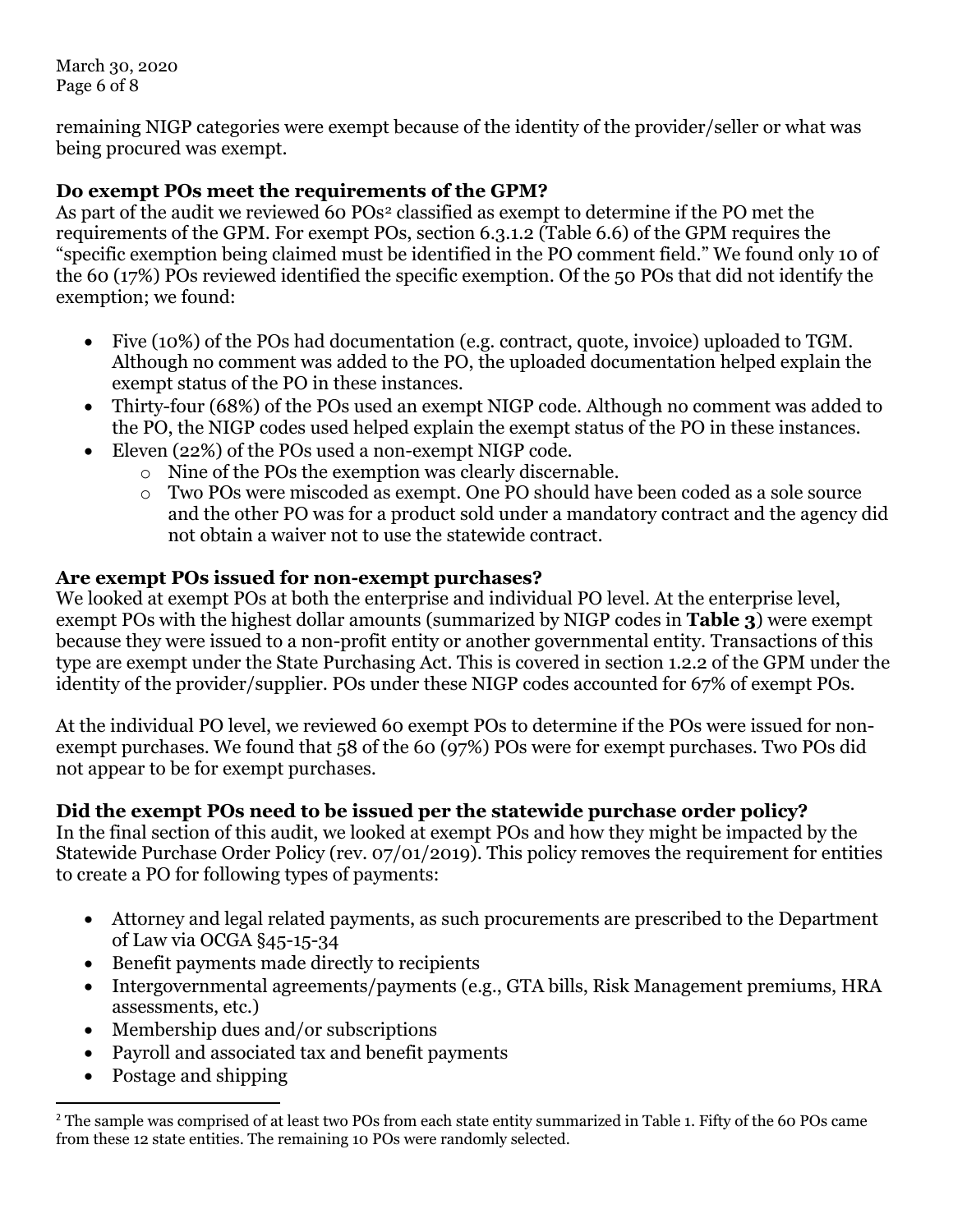March 30, 2020 Page 7 of 8

- Real estate rental/lease payments
- Registration fees
- Sales and Use tax payments
- Travel expense reimbursements
- Utilities (e.g., electricity, telephone land lines, cell phone charges, etc.)
- WEX and ARI payments

Our review found that slightly more than 24% of the total amount of exempt POs was for intergovernmental agreements and utilities. A further 3% of the total amount of POs was for real estate rental or lease payments (see NIGP three-digit category 971 in **Table 5** above).

#### **Other issues noted**

The audit also identified two issues with exempt POs, which are described below.

There were 17 inactive NIGP codes used on exempt POs. Inactive NIGP codes were referenced on 103 PO lines totaling \$1.2 million. The inactive codes were on 53 POs issued by 21 state agencies. These NIGP codes were inactive as of January 1, 2016. Of the 17 inactive NIGP codes use, seven were previously designated as exempt. These inactive codes and the codes, which should have been used, are summarized below in **Table 7**. Many of the inactive NIGP codes were only used once or twice.

| <b>Inactive</b>                                                                                                                                                    | Summary of machine NTST Could Used on Exempt T OS<br>NIGP code which should have been                                          | <b>Status of NIGP</b> | <b>Number of times</b> |  |
|--------------------------------------------------------------------------------------------------------------------------------------------------------------------|--------------------------------------------------------------------------------------------------------------------------------|-----------------------|------------------------|--|
| <b>NIGP</b> code                                                                                                                                                   | used $(a)$                                                                                                                     | code when it was      | the inactive NIGP      |  |
| used                                                                                                                                                               |                                                                                                                                | active (b)            | code was used          |  |
| 57831                                                                                                                                                              | 57883                                                                                                                          | Non-Exempt            | 1                      |  |
| 84512                                                                                                                                                              | 84549                                                                                                                          | Exempt                | $\mathbf{2}$           |  |
| 89574                                                                                                                                                              | 89572                                                                                                                          | Non-Exempt            | 20                     |  |
| 90625                                                                                                                                                              | No replacement code specified. Codes in the<br>NIGP category 906 Architectural Services,<br>Professional would be appropriate. | Exempt                | 3                      |  |
| 91815                                                                                                                                                              | 90607                                                                                                                          | Exempt                | $\mathbf{1}$           |  |
| 91842                                                                                                                                                              | 90740                                                                                                                          | Exempt                | 23                     |  |
| 91866                                                                                                                                                              | 91865                                                                                                                          | Non-Exempt            | 1                      |  |
| 92533                                                                                                                                                              | No replacement code specified. Codes in the<br>NIGP category 925 Engineering Services,<br>Professional would be appropriate.   | Exempt                | 8                      |  |
| 96167                                                                                                                                                              | 96146                                                                                                                          | Exempt                | 30                     |  |
| 96179                                                                                                                                                              | 91821                                                                                                                          | Non-Exempt            | $\overline{2}$         |  |
| 96213                                                                                                                                                              | 96115                                                                                                                          | Non-Exempt            | 5                      |  |
| 96217                                                                                                                                                              | 96113                                                                                                                          | Non-Exempt            | 1                      |  |
| 96234                                                                                                                                                              | 96260                                                                                                                          | Non-Exempt            | $\mathbf{1}$           |  |
| 96265                                                                                                                                                              | 99046                                                                                                                          | Non-Exempt            | $\mathbf{1}$           |  |
| 96279                                                                                                                                                              | 96166                                                                                                                          | Non-Exempt            | $\mathbf{1}$           |  |
| 96289                                                                                                                                                              | 96286                                                                                                                          | Non-Exempt            | $\mathbf{1}$           |  |
| 96387                                                                                                                                                              | 96288                                                                                                                          | Exempt                | $\mathbf{2}$           |  |
| <b>Notes</b><br>(a) The correct NIGP code is referenced here: https://ssl.doas.state.ga.us/gpr/loadNigpSearch<br>(b) Ingertive event MICD eader can be found here. |                                                                                                                                |                       |                        |  |

**Table 7 Summary of Inactive NIGP Codes Used on Exempt POs**

(b) Inactive exempt NIGP codes can be found here:

http://doas.ga.gov/assets/State%20Purchasing/NEADocumentLibrary/NIGPExemptList.pdf